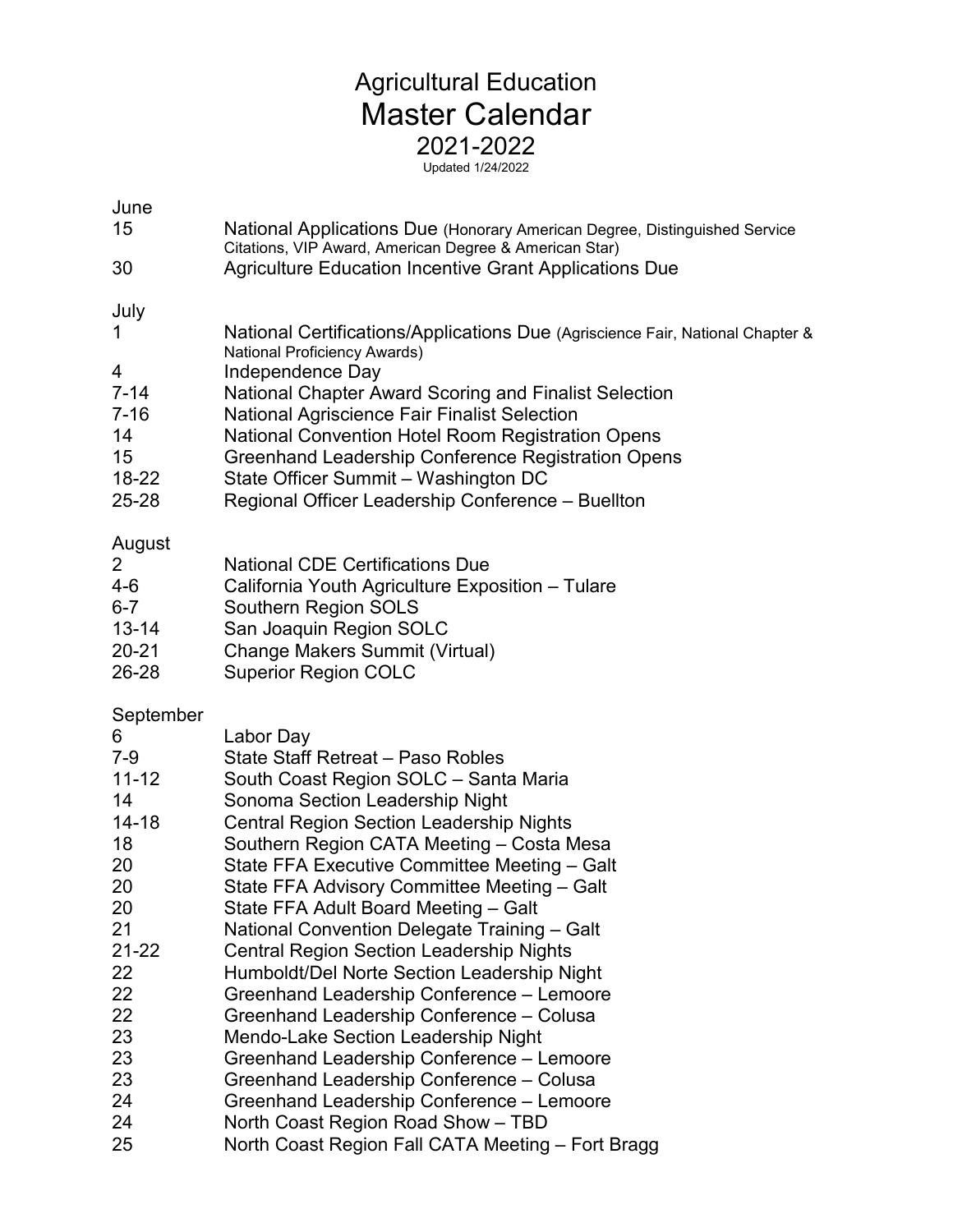| 28<br>28                                                                                                                                                                 | Solano/Alameda Section Leadership Night<br>State Ag Ed Advisory Committee Meeting - Sacramento                                                                                                                                                                                                                                                                                                                                                                                                                                                                                                                                                                                                                                                                                                                                                                                                                                                                                                                                                                                                                                   |
|--------------------------------------------------------------------------------------------------------------------------------------------------------------------------|----------------------------------------------------------------------------------------------------------------------------------------------------------------------------------------------------------------------------------------------------------------------------------------------------------------------------------------------------------------------------------------------------------------------------------------------------------------------------------------------------------------------------------------------------------------------------------------------------------------------------------------------------------------------------------------------------------------------------------------------------------------------------------------------------------------------------------------------------------------------------------------------------------------------------------------------------------------------------------------------------------------------------------------------------------------------------------------------------------------------------------|
| October<br>5<br>5<br>5<br>6<br>6<br>6<br>7<br>7<br>7<br>8<br>8<br>$9 - 10$<br>10<br>11<br>12<br>13<br>13<br>13<br>14<br>14<br>14<br>15<br>16<br>24-26<br>$27 - 30$<br>31 | Greenhand Leadership Conference - El Capitan<br>Greenhand Leadership Conference - Lodi<br>Greenhand Leadership Conference - Bakersfield<br>Greenhand Leadership Conference - Lodi<br>Greenhand Leadership Conference - Calipatria<br>Greenhand Leadership Conference - Bakersfield<br>Greenhand Leadership Conference - Lodi<br>Greenhand Leadership Conference - Heritage<br>Greenhand Leadership Conference - Bakersfield<br>Greenhand Leadership Conference - Heritage<br>Greenhand Leadership Conference - Lodi<br>South Coast Region COLC - Hollister<br>South Coast Region CATA Meeting - Hollister<br>Columbus Day<br>Greenhand Leadership Conference - Fresno<br>Greenhand Leadership Conference - Paso Robles<br>Greenhand Leadership Conference - Fresno<br>Greenhand Leadership Conference - Petaluma<br>Greenhand Leadership Conference - Paso Robles<br>Greenhand Leadership Conference - Fresno<br>Shasta College Field Day<br>Greenhand Leadership Conference - Paso Robles<br>Southern Region COLC - Indio<br>NASAE Annual Meeting - Indianapolis, IN<br>National FFA Convention - Indianapolis, IN<br>Halloween |
| November<br>4-5<br>6<br>11<br>11<br>12<br>19<br>19<br>20<br>20<br>25<br>30<br>$30 - 4$                                                                                   | New Professional Institute - Fresno<br>State Finals Cotton Judging - Fresno<br>Veteran's Day<br>Superior Region Road Show - TBD<br>Superior Region CATA Meeting - Etna<br>Central Region Road Show - TBD<br>San Joaquin Region Road Show - TBD<br>Central Region CATA Meeting - Delta College<br>San Joaquin Region CATA Meeting - TBD<br><b>Thanksgiving Day</b><br>Giving Tuesday (California FFA Foundation)<br><b>NAAE Conference - New Orleans</b>                                                                                                                                                                                                                                                                                                                                                                                                                                                                                                                                                                                                                                                                          |

December

|  | Applications Due (State Scholarship & Sacramento Leadership Experience) |  |
|--|-------------------------------------------------------------------------|--|
|--|-------------------------------------------------------------------------|--|

- 2-4 Mid-Winter Community College Meeting Reedley College<br>8 Southern Region Road Show Pomona
- Southern Region Road Show Pomona
- South Coast Region Road Show San Luis Obispo
- Christmas Day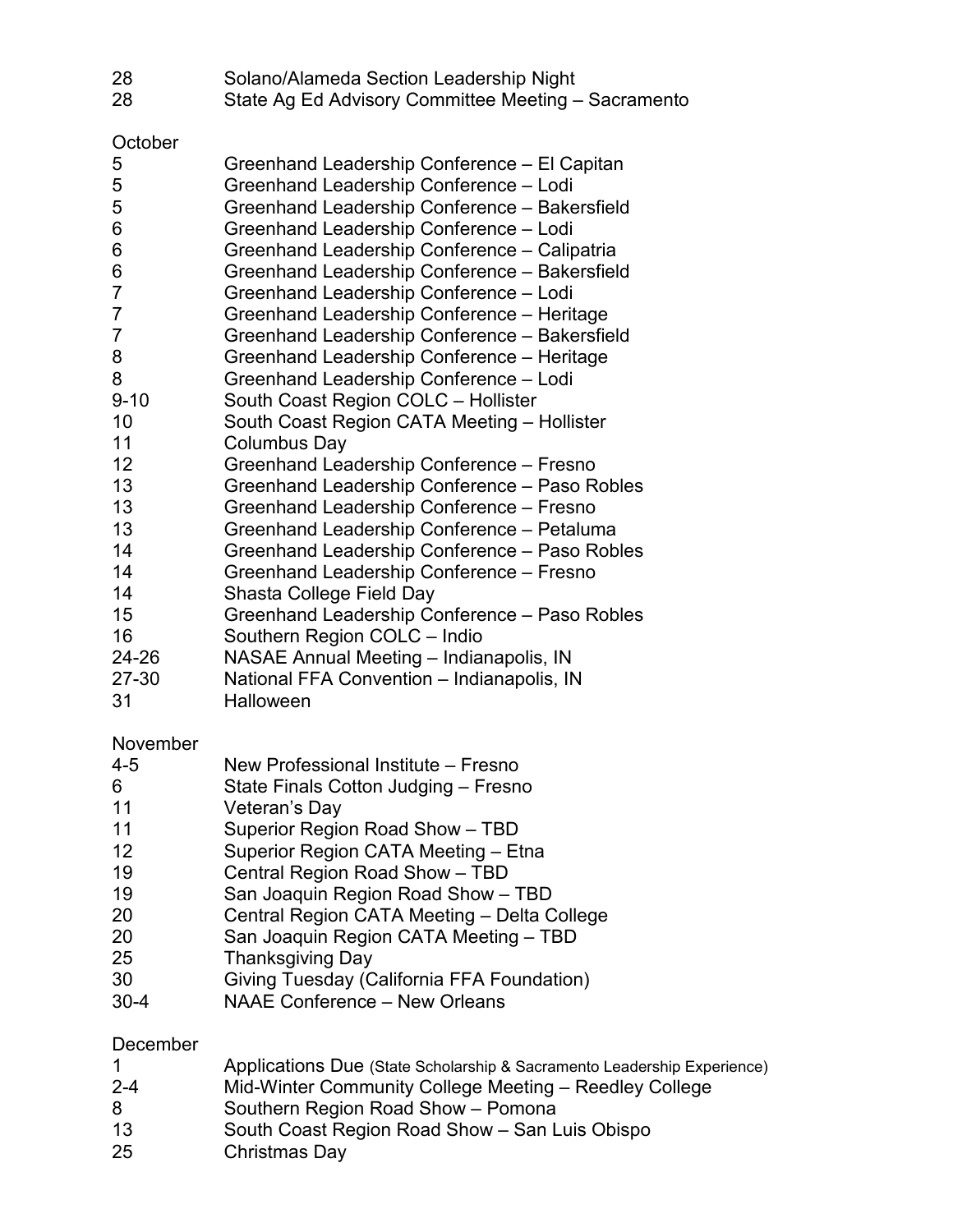| January     |                                                                                                                                                                                                                                                             |
|-------------|-------------------------------------------------------------------------------------------------------------------------------------------------------------------------------------------------------------------------------------------------------------|
| 1           | New Year's Day                                                                                                                                                                                                                                              |
| $3-5$       | State Staff Meeting - Galt                                                                                                                                                                                                                                  |
| $6 - 7$     | Student Teacher Conclave - Modesto                                                                                                                                                                                                                          |
| $7 - 8$     | MFE/ALA - Sacramento                                                                                                                                                                                                                                        |
| 8           | Porterville Citrus Contest - Porterville College                                                                                                                                                                                                            |
| $13 - 14$   | <b>CATA Governing Board - Galt</b>                                                                                                                                                                                                                          |
| 14          | Applications Due (State Committee Chair, State Nominating Committee & State<br>Officer)                                                                                                                                                                     |
| $14 - 15$   | $MFE/ALA - Redding$                                                                                                                                                                                                                                         |
| 17          | <b>Martin Luther King Day</b>                                                                                                                                                                                                                               |
| $21 - 22$   | MFE/ALA - Monterey 1                                                                                                                                                                                                                                        |
| 22          | Reedley College Winter Field Day & State Finals - Reedley                                                                                                                                                                                                   |
| 23-24       | MFE/ALA - Monterey 2                                                                                                                                                                                                                                        |
| 24          | State Degrees Due through AET                                                                                                                                                                                                                               |
| 31          | <b>Blue Corduroy Classic (California FFA Foundation)</b>                                                                                                                                                                                                    |
| $31 - 1$    |                                                                                                                                                                                                                                                             |
|             | Supervising Teacher Institute - Sacramento                                                                                                                                                                                                                  |
| February    |                                                                                                                                                                                                                                                             |
| 1           | Applications Due (National Chapter, Website Award, Honorary State Degree,<br>Distinguished Service, Star Administrator, Star Counselor, Star Supporting Staff, Star<br>Reporter, Hall of Chapters, Courtesy Corps, Press Corps, Ambassadors & State Talent) |
| 4           | Central Region Speaking Finals - MJC                                                                                                                                                                                                                        |
| $4 - 5$     | MFE/ALA - Ontario                                                                                                                                                                                                                                           |
| $\mathbf 5$ | Southern Region CATA - Ontario                                                                                                                                                                                                                              |
| 5           | Winter State Finals - Fresno                                                                                                                                                                                                                                |
| $8 - 10$    | World Ag Expo - Tulare                                                                                                                                                                                                                                      |
| $11 - 12$   | MFE/ALA - Modesto                                                                                                                                                                                                                                           |
| 12          | Chico State Field Day                                                                                                                                                                                                                                       |
| 12          | Lincoln's Birthday                                                                                                                                                                                                                                          |
| 14          | Valentine's Day                                                                                                                                                                                                                                             |
| $14 - 18$   | <b>State Star Award Tour</b>                                                                                                                                                                                                                                |
| 15          | State FFA Leadership Conference Registration Due                                                                                                                                                                                                            |
| 17          | Southern Region FFA Meeting - Pomona                                                                                                                                                                                                                        |
| 18          | San Joaquin Region Speaking Finals                                                                                                                                                                                                                          |
| 18          | <b>Region Proficiency Award Lists Finalized</b>                                                                                                                                                                                                             |
| 19-20       | MFE/ALA - Visalia                                                                                                                                                                                                                                           |
| 21          | President's Day                                                                                                                                                                                                                                             |
| 21          | State FFA Advisory Committee Meeting - Galt                                                                                                                                                                                                                 |
| 21          | State FFA Executive Committee Meeting - Galt                                                                                                                                                                                                                |
| 21          | <b>State FFA Officer Candidate Experience</b>                                                                                                                                                                                                               |
| $21 - 25$   | <b>State Proficiency Award Scoring</b>                                                                                                                                                                                                                      |
| 21-26       | <b>National FFA Week</b>                                                                                                                                                                                                                                    |
| 22-25       | Sacramento Leadership Experience - Sacramento                                                                                                                                                                                                               |
| 25          | State Agriscience Fair Research Papers/Applications Due                                                                                                                                                                                                     |
|             |                                                                                                                                                                                                                                                             |
| 25          | Central Region Parli Pro Finals - Columbia College                                                                                                                                                                                                          |
| 26          | Central Region CATA/FFA Meetings - CRC                                                                                                                                                                                                                      |
| 26          | San Joaquin Region CATA/FFA Meetings - Tulare                                                                                                                                                                                                               |
| 27          | North Coast Region CATA/FFA Meeting - Humboldt                                                                                                                                                                                                              |
| 27          | North Coast Region State Degree Ceremony                                                                                                                                                                                                                    |
| 28          | North Coast Region Leadership Develop Finals                                                                                                                                                                                                                |
|             |                                                                                                                                                                                                                                                             |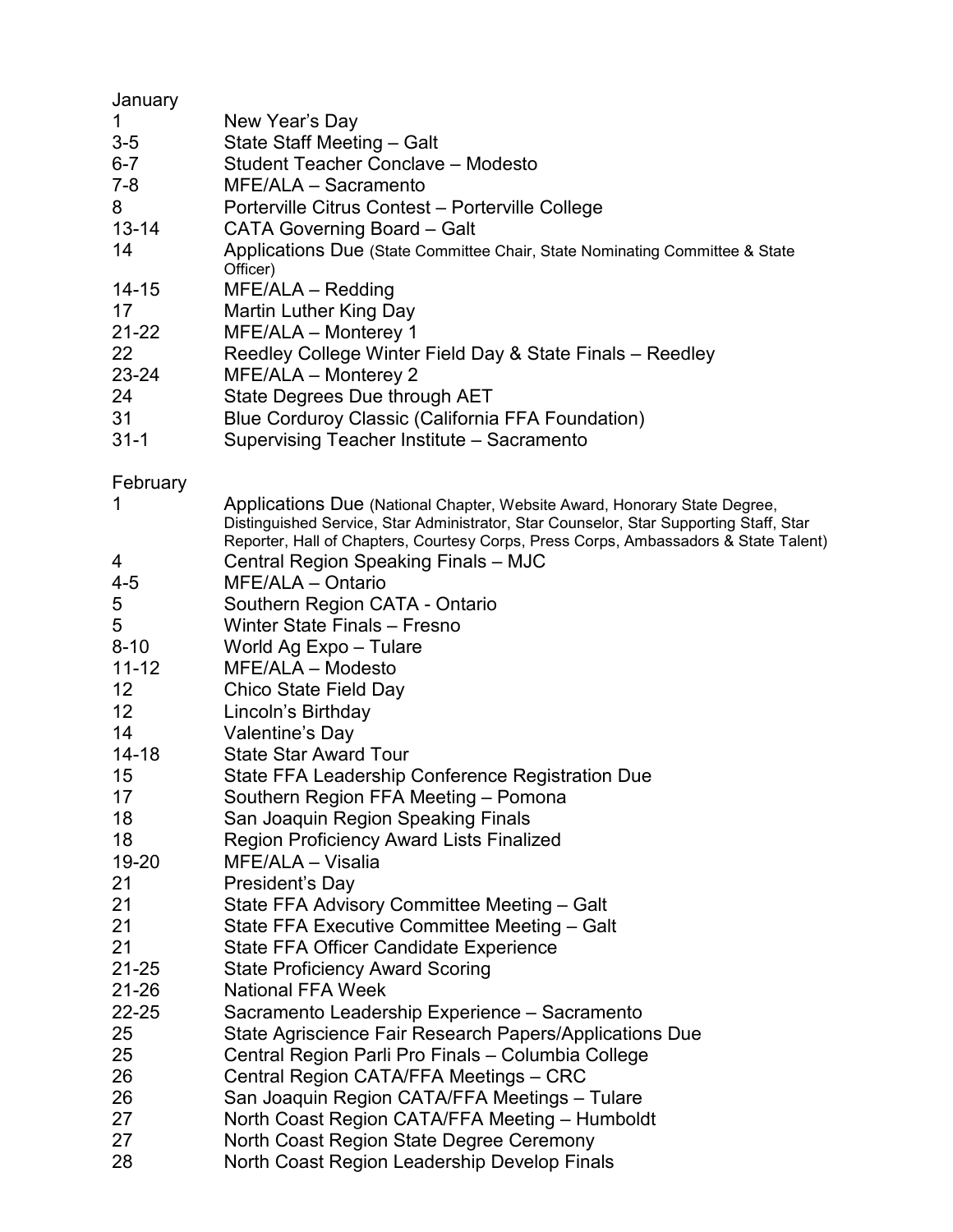| 28                                                                                                                                        | South Coast Region CATA Meeting - SLO                                                                                                                                                                                                                                                                                                                                                                                                                                                                                                                                                                                                                                                                                                                                                                                                                                                                                                                                         |
|-------------------------------------------------------------------------------------------------------------------------------------------|-------------------------------------------------------------------------------------------------------------------------------------------------------------------------------------------------------------------------------------------------------------------------------------------------------------------------------------------------------------------------------------------------------------------------------------------------------------------------------------------------------------------------------------------------------------------------------------------------------------------------------------------------------------------------------------------------------------------------------------------------------------------------------------------------------------------------------------------------------------------------------------------------------------------------------------------------------------------------------|
| March<br>1<br>2<br>3<br>4<br>$4 - 5$<br>5<br>10<br>11<br>12<br>12<br>17<br>17<br>19<br>24<br>25<br>25-26<br>26<br>26-29<br>27<br>28<br>31 | State FFA Nominating Committee Meeting - Galt<br>Southern Region Speaking Finals - Pomona<br>South Coast Region Spring FFA Meeting/LDE's - King City<br><b>State Proficiency Award Finalists Announced</b><br>UC Davis Field Day & State Finals - Davis<br>Merced College Ag Welding Contest<br>State Prepared Manuscripts & Job Interview Materials Due<br>San Joaquin Region Parli Pro<br>Superior Region CATA Meeting - Chico<br>Merced College Field Day<br>State Agriscience Fair Research Paper Results Announced<br>St. Patrick's Day<br>MJC Field Day - Modesto<br>Leadership Development Event Finals - Sacramento<br>State Agriscience Display Boards Setup - Sacramento<br>State Parli Pro Finals - Sacramento<br>State Agriscience Fair Judging and Interviews - Sacramento<br>State FFA Leadership Conference - Sacramento<br>State Proficiency & Scholarship Interviews - Sacramento<br>State Ag Ed Advisory Committee Meeting - Sacramento<br>Cesar Chavez Day |
| April<br>2<br>$\overline{2}$<br>$\sqrt{3}$<br>5<br>6<br>$\overline{7}$<br>$\overline{7}$<br>9<br>12<br>17<br>22<br>23<br>26<br>28         | CRC Field Day & State Finals - Elk Grove<br><b>Reedley College Field Day</b><br>South Coast State Degree Banquet - Arroyo Grande<br>San Joaquin Region Section State Degree Banquet - TBD<br>San Joaquin Region Section State Degree Banquet - TBD<br>San Joaquin Region Section State Degree Banquet - TBD<br>Central Region State Degree & Award Ceremony - Sheldon (tentative)<br>Fresno State Field Day & State Finals<br>Central Region State Degree & Awards Ceremony - Turlock<br>Easter Sunday<br>Southern Region State Degree & Awards Ceremony - SD / Imperial<br>Southern Region State Degree & Awards Ceremony - La Habra -Sonora<br>Central Region State Degree & Awards Ceremony - Dela College (tentative)<br>Central Region State Degree & Awards Ceremony - Sheldon (tentative)                                                                                                                                                                              |
| May<br>5<br>$\overline{7}$<br>8<br>30                                                                                                     | Big Day of Giving (California FFA Foundation)<br>Cal Poly State Finals - San Luis Obispo<br>Mother's Day<br>Memorial Day                                                                                                                                                                                                                                                                                                                                                                                                                                                                                                                                                                                                                                                                                                                                                                                                                                                      |
| June                                                                                                                                      |                                                                                                                                                                                                                                                                                                                                                                                                                                                                                                                                                                                                                                                                                                                                                                                                                                                                                                                                                                               |

| <b>National Delegate Applications Due</b><br>-1 |  |
|-------------------------------------------------|--|
|-------------------------------------------------|--|

8-10 State Staff Meeting – Galt